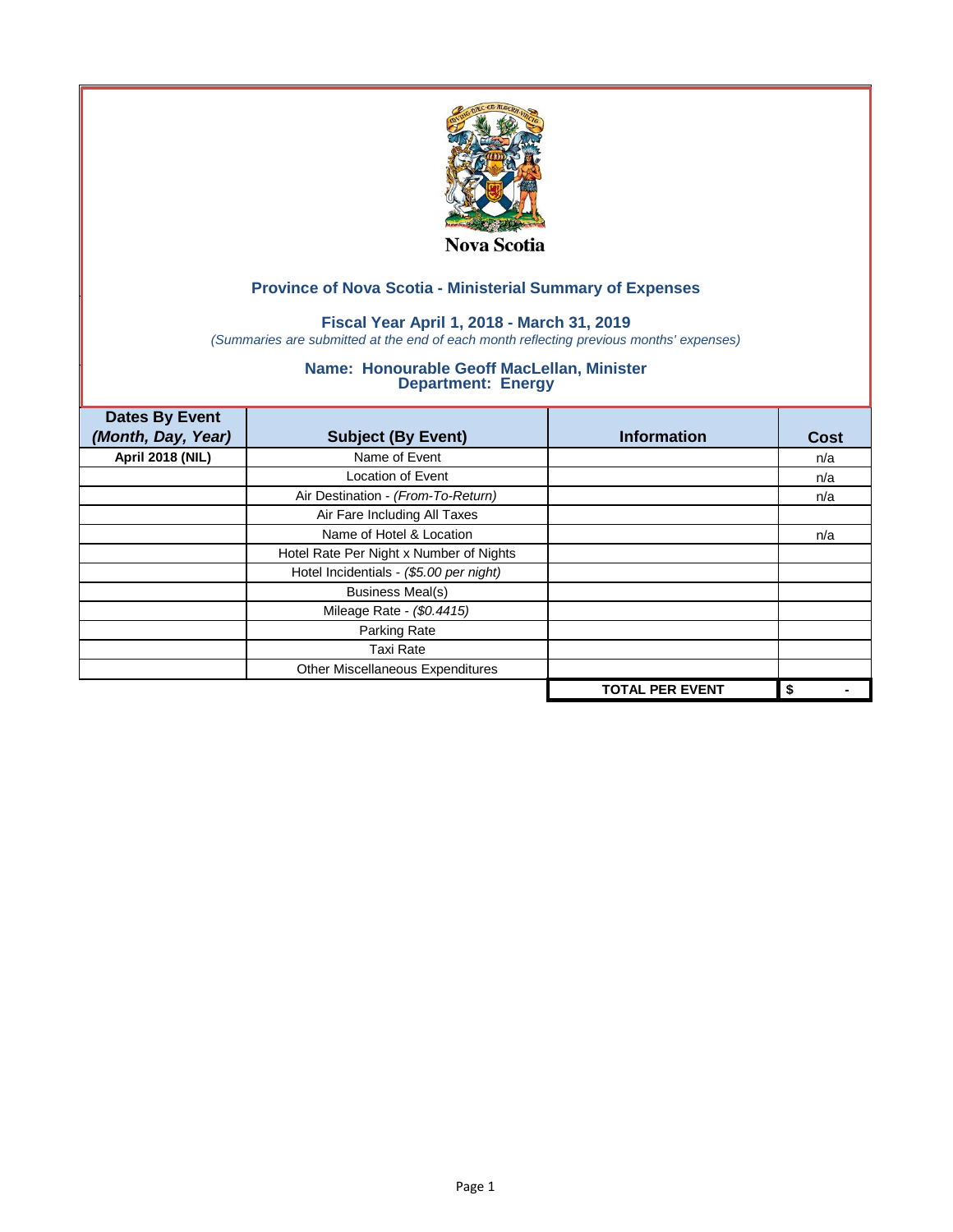

# **Fiscal Year April 1, 2018 - March 31, 2019**

*(Summaries are submitted at the end of each month reflecting previous months' expenses)*

| <b>Dates By Event</b><br>(Month, Day, Year) | <b>Subject (By Event)</b>               | <b>Information</b>     | <b>Cost</b> |
|---------------------------------------------|-----------------------------------------|------------------------|-------------|
| May 2018 (NIL)                              | Name of Event                           |                        | n/a         |
|                                             | Location of Event                       |                        | n/a         |
|                                             | Air Destination - (From-To-Return)      |                        | n/a         |
|                                             | Air Fare Including All Taxes            |                        |             |
|                                             | Name of Hotel & Location                |                        | n/a         |
|                                             | Hotel Rate Per Night x Number of Nights |                        |             |
|                                             | Hotel Incidentials - (\$5.00 per night) |                        |             |
|                                             | <b>Business Meal(s)</b>                 |                        |             |
|                                             | Mileage Rate - (\$0.4415)               |                        |             |
|                                             | Parking Rate                            |                        |             |
|                                             | <b>Taxi Rate</b>                        |                        |             |
|                                             | Other Miscellaneous Expenditures        |                        |             |
|                                             |                                         | <b>TOTAL PER EVENT</b> | \$          |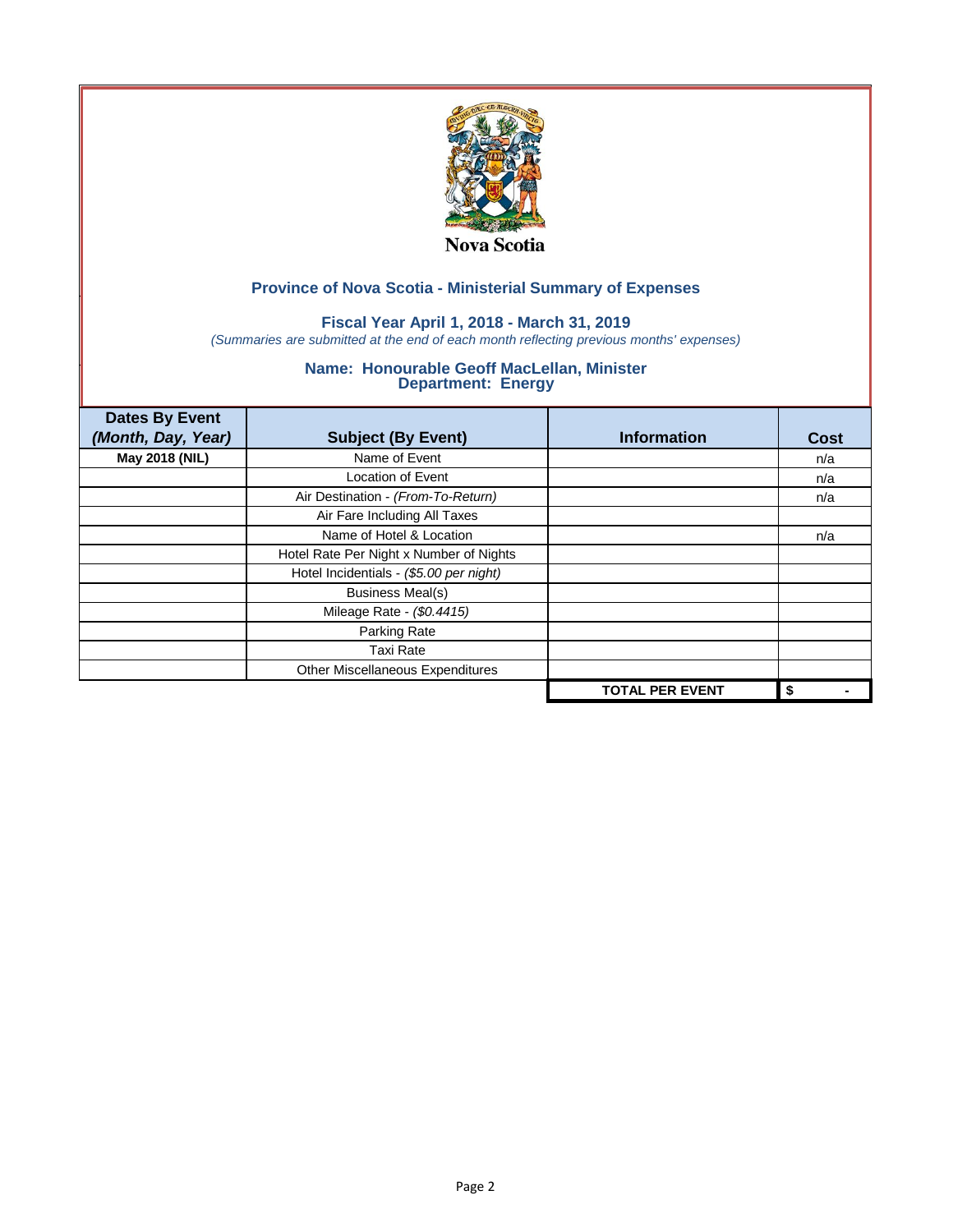

# **Fiscal Year April 1, 2018 - March 31, 2019**

*(Summaries are submitted at the end of each month reflecting previous months' expenses)*

| <b>Dates By Event</b>  |                                         |                        |      |
|------------------------|-----------------------------------------|------------------------|------|
| (Month, Day, Year)     | <b>Subject (By Event)</b>               | <b>Information</b>     | Cost |
| <b>June 2018 (NIL)</b> | Name of Event                           |                        | n/a  |
|                        | Location of Event                       |                        | n/a  |
|                        | Air Destination - (From-To-Return)      |                        | n/a  |
|                        | Air Fare Including All Taxes            |                        |      |
|                        | Name of Hotel & Location                |                        | n/a  |
|                        | Hotel Rate Per Night x Number of Nights |                        |      |
|                        | Hotel Incidentials - (\$5.00 per night) |                        |      |
|                        | <b>Business Meal(s)</b>                 |                        |      |
|                        | Mileage Rate - (\$0.4415)               |                        |      |
|                        | Parking Rate                            |                        |      |
|                        | <b>Taxi Rate</b>                        |                        |      |
|                        | Other Miscellaneous Expenditures        |                        |      |
|                        |                                         | <b>TOTAL PER EVENT</b> | \$   |